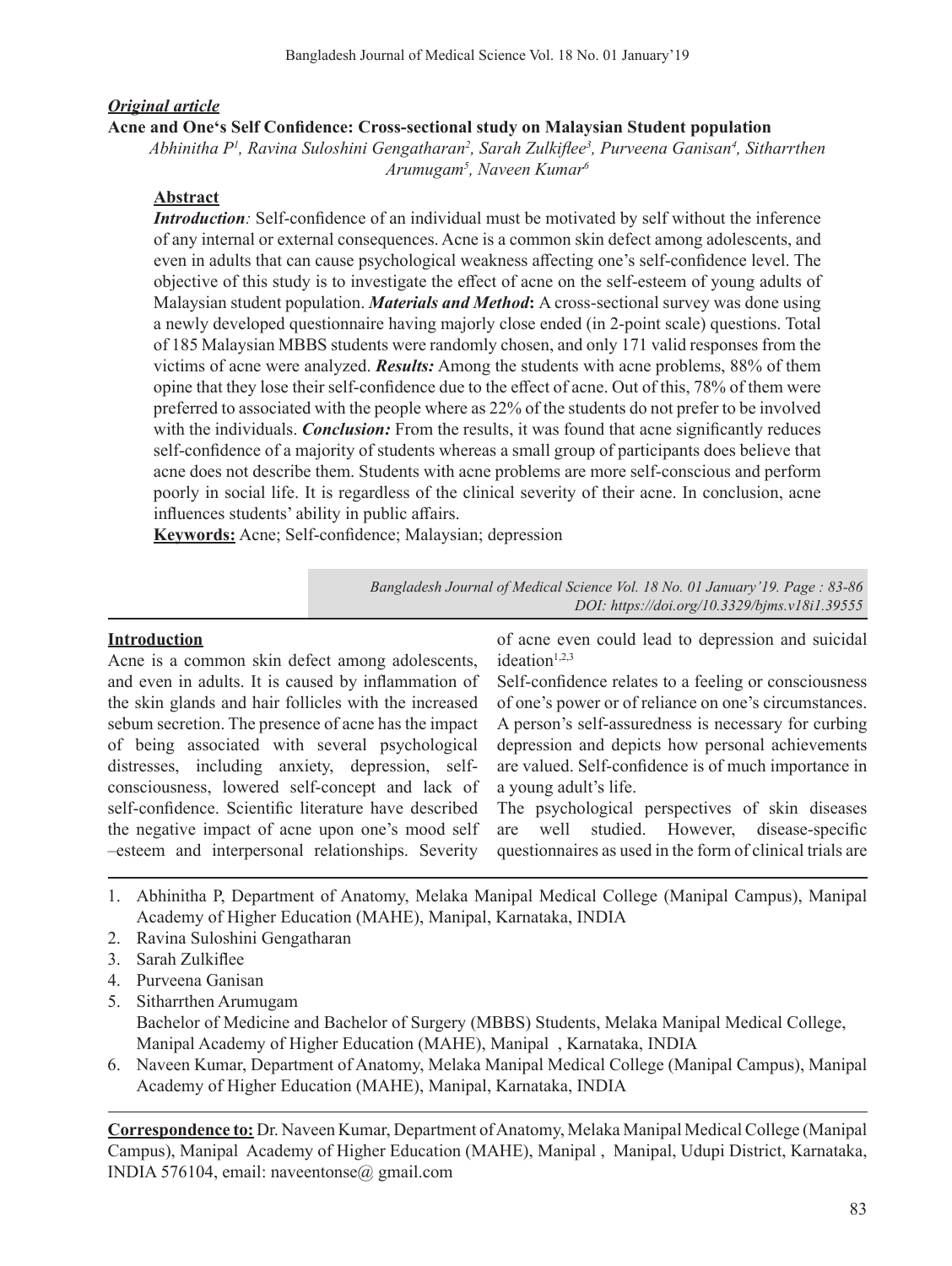scanty. In this regard, survey-based studies to assess the impact of facial acne on health-related quality of life could help in the evaluation of therapeutic changes<sup>4</sup>.

The present study was undertaken to understand the attitude of Malaysian undergraduate students concerned with the facial acne. The primary parameters evaluated through this study were the self-confidence pattern of students with acne and the social behavior of both acne affected and nonaffected students. The responses given by these students might be helpful in drafting a suitable method to handle any problems associated with it, for instance, depression and inferiority complex among students.

# **Materials and Methods**

**Sample size:** This is a cross-sectional study based on random sampling method. A total of 185 medical undergraduate students, comprising of 102 male students and 83 female students aged 17-19 years participated in this study and the response rate was 100%. The students belonged to three different Malaysian ethnic races i.e. Malays, Chinese and Indians (Malaysian Indians) were chosen randomly. **Data collection:** Self designed questionnaires were used in the study. The questions were mostly closedended (in 2-point scale) with few optional openended. The questionnaire validated by the expert faculties of Melaka Manipal Medical College, Manipal University. The questions were designed in the simple form answerable by the students according to our objectives, and it included questions which assess the student's perceptions regarding the effect of acne on their self-confidence. This questionnaire constituted of 11 closed-ended questions which were validated by academic faculty.

**Data analysis:** All the data that obtained after evaluating the questionnaires was analyzed percentage wise. The results obtained were represented as tables and pie charts using Microsoft Excel 2007.

**Ethical Clearance:** Ethical clearance was obtained from the institutional research committee, before the study and the students gave their informed consent before taking part in this study. Participation was purely on voluntary basis.

## **Results:**

Out of 185 students who were voluntarily involved in the study through the random selection, only 171 students (92%) responses were validated as they have self-declared that either they had experienced the acne related complications or presently being

experiencing. The remaining 14 students (8%) ruled out that they have not been victims of facial acne in their life (Figure 1).



Figure 1: Acne profile of the participants

Further analysis of data collected from 171 students with acne related issues, majority of them (150 students with 88% of  $lineed$  *expressed that, they would not be self-confident* enough at times due to their facial acne. While remaining 21 *xtudents* (12%) *stated that presence of acne does not affect their self-confidence level at all. (Figure 2)* 



Figure 2: Confidence profile of students with facial acne

Upon analyzing the social behavior attitude of students with the issues of acne, 133 out of 171 (78%) students are willing to be associated with the peoples, while remaining 38 students (22%) are not ready to be social with the individuals due to their acne problems (Table 1).

| Social behaviour attitude                                             | Students with<br>acne<br>issues |
|-----------------------------------------------------------------------|---------------------------------|
|                                                                       | $(n=171)$                       |
| Prefer to associate with<br>the people                                | 133 (78%)                       |
| not prefer<br><b>Does</b><br>$\mathbf{t}$<br>associatewith the people | 38 (22%)                        |

Table 1: Social behavior attitude of students with the affected acne problems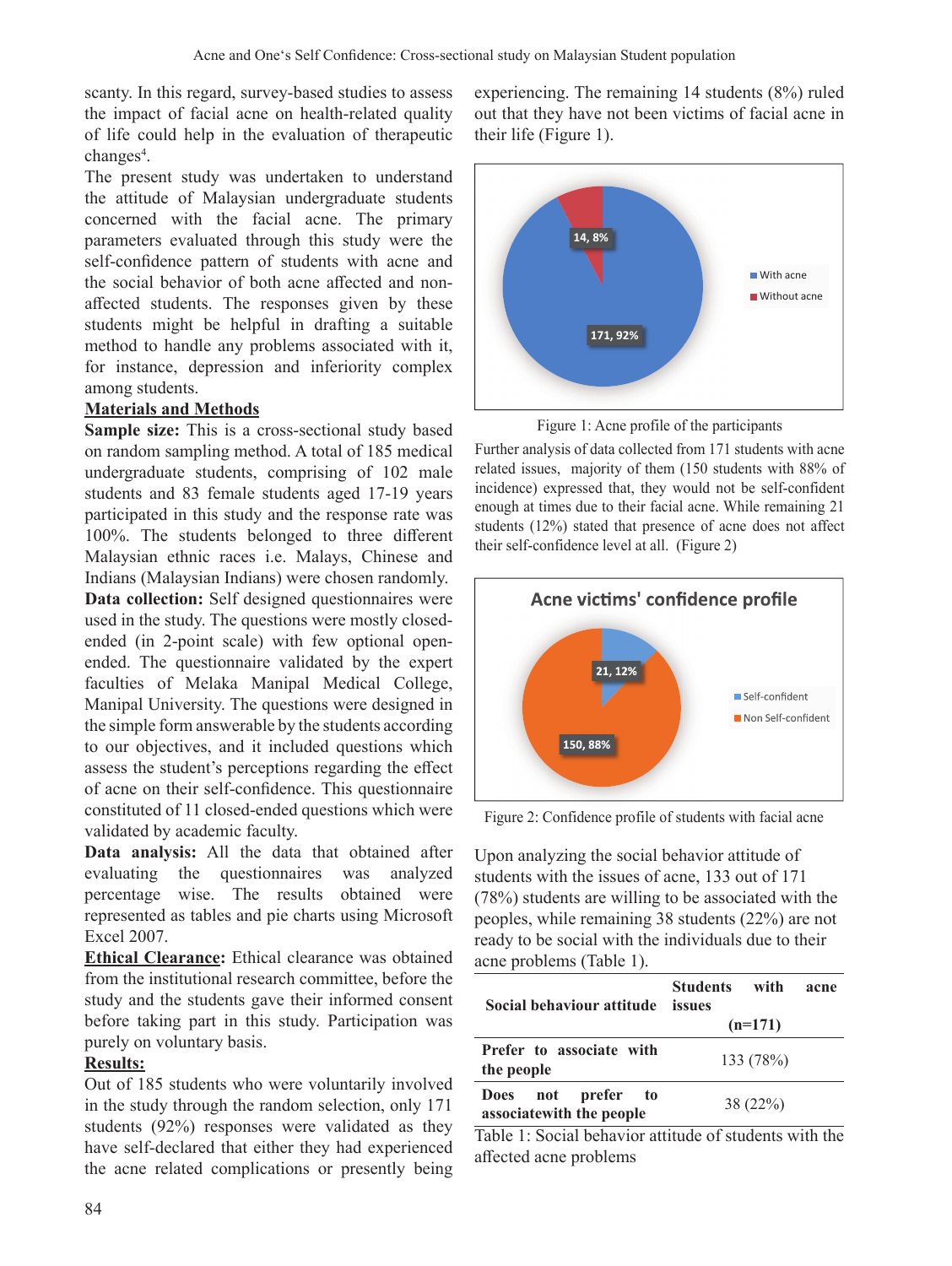# **Discussion**

Acne is a universal problem seen amongst young adults. More than an apparent skin disease, it can result in psychosocial distress. It has been widely experienced that, individual with acne related issues show lower self-confidence than their peers without acne and multiple studies exhibit a correlation between acne and diminished quality of life, anxiety, and suicidality. Based on our assessment of the subjects, a majority state that acne influences their self-consciousness, present-ability, and level of inferiority to communicate with others. Among the subjects who suffer from acne, many of them resort to applying methods to overcome their problem. It is presupposed that subjects view acne as an intolerable entity. According to the outcome, the subject's perception of their condition is not parallel with the clinical severity of their acne. Thus, an individual's personal assessment is the crucial determinant of one's psychosocial problems.

In a previous study by Hassan et al examined 132 patients from a specialist acne clinic and equated their response to questionnaires including the Derriford appearance scale and self-rated acne scales<sup>5</sup>. Subjects above 20 years of age were more prone to suffer from appearance distress due to acne compared to those between 16 to 19 years old. The authors noted that a personal evaluation of facial acne severity increased the likeliness of self-consciousness in women, but not in men.

Uslu et al., done a cross-sectional study with a population of 563 high school students, aged between 13 to 19 years of age. The report documented an acne prevalence of 63.6% with more lesions seen in males than females. Responses assessed from a questionnaire about acne, involving both, General Health Questionnaire (GHQ), and the Rosenberg Self-Esteem Scale (RSES) showed that adolescents with the improvement of acne due to treatment subsequently had higher levels of self-esteem<sup>6</sup>.

An interview-based study by Magin et al., was conducted from randomly selected patients visiting general practices and specialty dermatology practices in Australia. The study group involved 26 patients suffering from acne. Authors concluded that, with ranging ages and acne stages, participants had considerable issues with impaired self-image, embarrassment, frustration, and low self-esteem<sup>7</sup>. Smithard et al, conducted a cross-sectional study with 317 adolescents using the Strength and Difficulties Questionnaire (SDQ) and the Acne Management Questionnaire (AMQ) to measure psychological

status, acne knowledge, and help-seeking behavior of the participants. According to their perceptions, higher SDQ scores presumed to low self-confidence. The authors have also reported that, the participants with definite lesions (more than 12 lesions) of acne proved to have higher levels of emotional difficulties, and the level of understanding about the cause of acne was low. However, a prevalence of 77% of participants had normal SDQ scores8. However, Srivastava et al., reported no correlation between acne and quality of life of patients even though presence of higher psychiatric morbidity in the patients with acne vulgaris<sup>9</sup>.

Based on the results obtained, despite being medical students, they not confident with themselves when they have acne. However, they do not have a problem in association with an individual who are having acne. Some different opinions were given by the participants of these questionnaires. The majority of them have an opinion that acne does affect self-confidence in one or another way. Most of them given their views that they tend to have an uncomfortable or inferior feeling when they have acne on their face. Serious problems of being victims of acne reduce their self-confidence levels as others pay more attention to the acne on the face.

According to some students, acne reflects hygiene. So, they think that people with acne do not maintain their cleanliness. Moreover, acne victims assume that it makes their appearance unaesthetic. A few of them share the opinion that having acne on the face is not presentable and makes people judge them wrongly. All these reasons contribute to the fact that acne reduces an individual's self-esteem in a way.

The present study involving the teens, and the fact is teens gain independence during adolescence. At this stage, their attitude towards the acne could adversely effect on their academic activities and hamper their social behaviors. So, it is imperative to consider the presence of co-morbid psychological disorders in the treatment of acne related issues to attain a successful impact of therapy on psychological outcomes<sup>10</sup>. Timely guidance either from their parents or friends could overcome these complications, as there is a positive correlation between treatment adherence and improved quality of life<sup>11</sup>.

# **Conclusion:**

Based on the data collected, the majority of the students of our investigation share a similar opinion that acne diminishes their self-confidence level. From the results, Students with acne problems are more self-conscious and perform poorly in social life. A